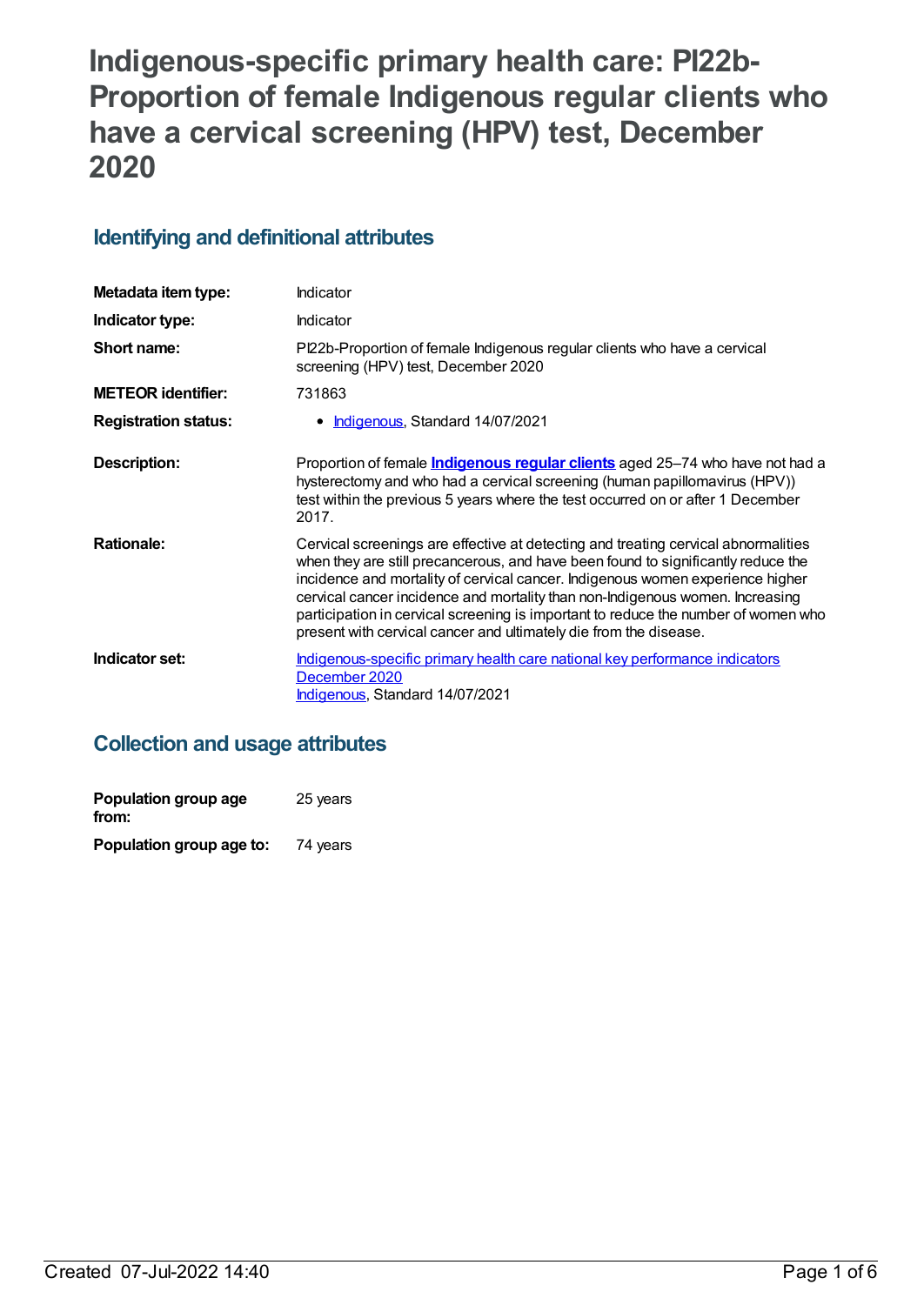| <b>Computation description:</b> | Proportion of female <i>Indigenous regular clients</i> aged 25-74 who have not had a<br>hysterectomy and who had a cervical screening (HPV) test within the previous 5<br>years where the test occurred on or after 1 December 2017.                                                          |
|---------------------------------|-----------------------------------------------------------------------------------------------------------------------------------------------------------------------------------------------------------------------------------------------------------------------------------------------|
|                                 | Presented as a percentage.                                                                                                                                                                                                                                                                    |
|                                 | Count is of women, not tests.                                                                                                                                                                                                                                                                 |
|                                 | <b>Cervical screening:</b> a HPV test is a test that detects persistent HPV infection that<br>causes the abnormal cell changes prior to the development of cervical cancer.                                                                                                                   |
|                                 | From 1 December 2017 the screening test for cervical cancer changed from the<br>Pap test to a test for human papillomavirus (HPV), and the recommended<br>screening age changed from 18-69 to 25-74. The HPV test is offered every 5<br>years instead of every 2 as it was with the Pap test. |
|                                 | Women are considered to have had appropriate screening if they have had a<br>cervical screening (HPV) test within the previous 5 years where the test occurred<br>on or after 1 December 2017.                                                                                                |
|                                 | <b>Include</b> HPV tests where the sample is either collected by a health practitioner or<br>self-collected.                                                                                                                                                                                  |
| <b>Computation:</b>             | (Numerator $\div$ Denominator) x 100                                                                                                                                                                                                                                                          |
| <b>Numerator:</b>               | Number of female Indigenous regular clients aged 25-74 who have not had a<br>hysterectomy and who have had a cervical screening (HPV) test within the previous<br>5 years where the test occurred on or after 1 December 2017.                                                                |
| <b>Numerator data elements:</b> | Data Element / Data Set-                                                                                                                                                                                                                                                                      |
|                                 | Person-age, total years N[NN]                                                                                                                                                                                                                                                                 |
|                                 | Data Source                                                                                                                                                                                                                                                                                   |
|                                 | Indigenous-specific primary health care national Key Performance Indicators<br>(nKPI) data collection                                                                                                                                                                                         |
|                                 | NMDS / DSS                                                                                                                                                                                                                                                                                    |
|                                 | Indigenous-specific primary health care NBEDS December 2020                                                                                                                                                                                                                                   |
|                                 | Guide for use                                                                                                                                                                                                                                                                                 |
|                                 | Aged 25-74 only.                                                                                                                                                                                                                                                                              |
|                                 | Data Element / Data Set-                                                                                                                                                                                                                                                                      |
|                                 | Female-hysterectomy indicator, yes/no code N                                                                                                                                                                                                                                                  |
|                                 | Data Source                                                                                                                                                                                                                                                                                   |
|                                 | Indigenous-specific primary health care national Key Performance Indicators<br>(nKPI) data collection                                                                                                                                                                                         |
|                                 | NMDS / DSS                                                                                                                                                                                                                                                                                    |
|                                 | Indigenous-specific primary health care NBEDS December 2020                                                                                                                                                                                                                                   |
|                                 | Guide for use                                                                                                                                                                                                                                                                                 |
|                                 | No - has not had a hysterectomy only.                                                                                                                                                                                                                                                         |
|                                 | Data Element / Data Set-                                                                                                                                                                                                                                                                      |
|                                 | Person-Indigenous status, code N                                                                                                                                                                                                                                                              |
|                                 | <b>Data Source</b>                                                                                                                                                                                                                                                                            |
|                                 | Indigenous-specific primary health care national Key Performance Indicators                                                                                                                                                                                                                   |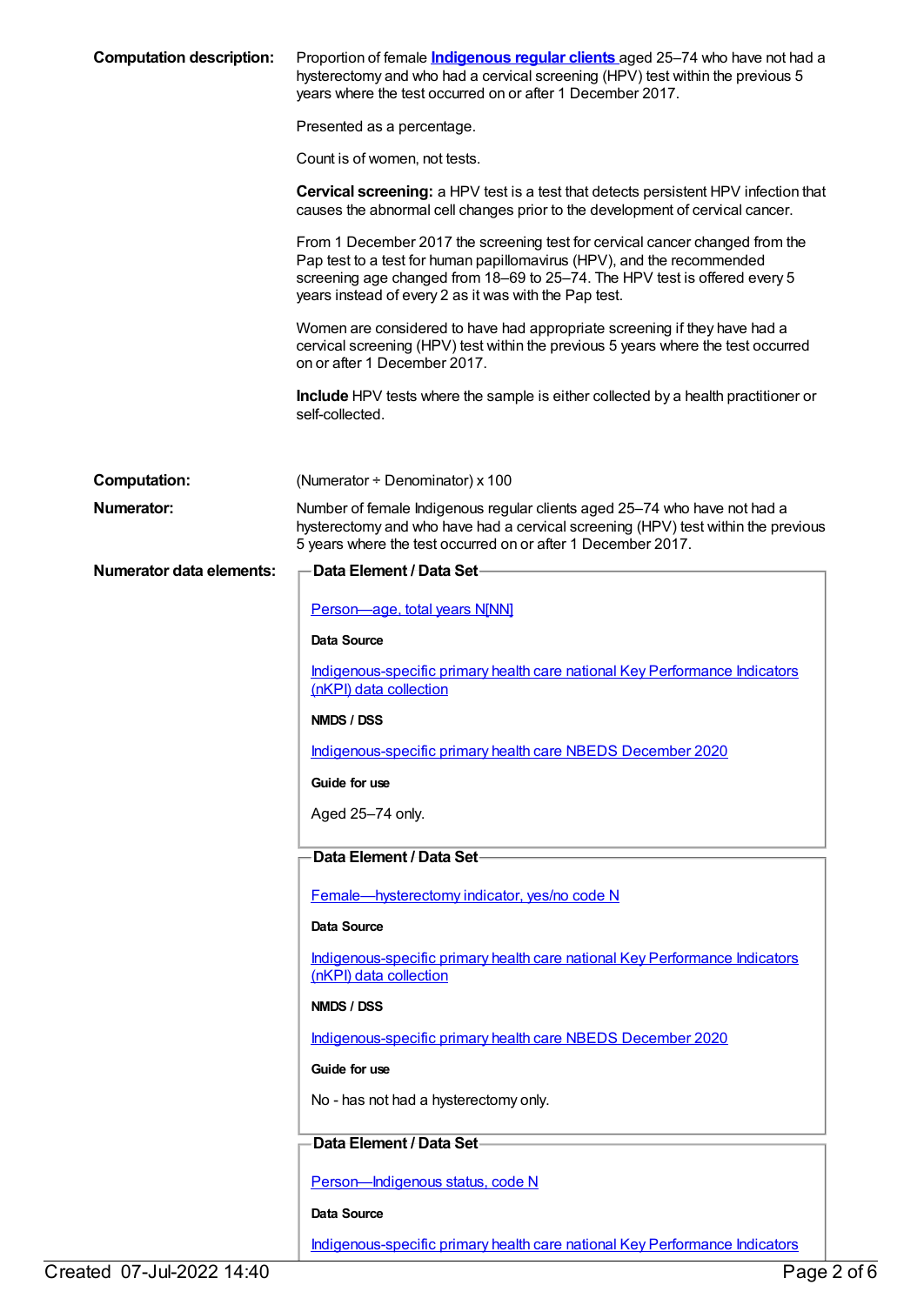(nKPI) data collection

**NMDS / DSS**

[Indigenous-specific](https://meteor.aihw.gov.au/content/738532) primary health care NBEDS December 2020

**Guide for use**

Indigenous only.

## **Data Element / Data Set**

Person-sex, code X

#### **Data Source**

[Indigenous-specific](https://meteor.aihw.gov.au/content/737914) primary health care national Key Performance Indicators (nKPI) data collection

#### **NMDS / DSS**

[Indigenous-specific](https://meteor.aihw.gov.au/content/738532) primary health care NBEDS December 2020

**Guide for use**

Female only.

### **Data Element / Data Set**

[Person—regular](https://meteor.aihw.gov.au/content/686291) client indicator, yes/no code N

#### **Data Source**

[Indigenous-specific](https://meteor.aihw.gov.au/content/737914) primary health care national Key Performance Indicators (nKPI) data collection

#### **NMDS / DSS**

[Indigenous-specific](https://meteor.aihw.gov.au/content/738532) primary health care NBEDS December 2020

#### **Guide for use**

Regular clients only.

# **Data Element / Data Set**

Female—cervical screening indicator, yes/no/not [stated/inadequately](https://meteor.aihw.gov.au/content/731925) described code N

#### **Data Source**

[Indigenous-specific](https://meteor.aihw.gov.au/content/737914) primary health care national Key Performance Indicators (nKPI) data collection

#### **NMDS / DSS**

[Indigenous-specific](https://meteor.aihw.gov.au/content/738532) primary health care NBEDS December 2020

#### **Guide for use**

Yes - had a cervical screening test only.

**Denominator:** Total number of female Indigenous regular clients aged 25–74 who have not had a

**Denominator data elements:**

### **Data Element / Data Set**

[Person—age,](https://meteor.aihw.gov.au/content/303794) total years N[NN]

# **Data Source**

hysterectomy.

[Indigenous-specific](https://meteor.aihw.gov.au/content/737914) primary health care national Key Performance Indicators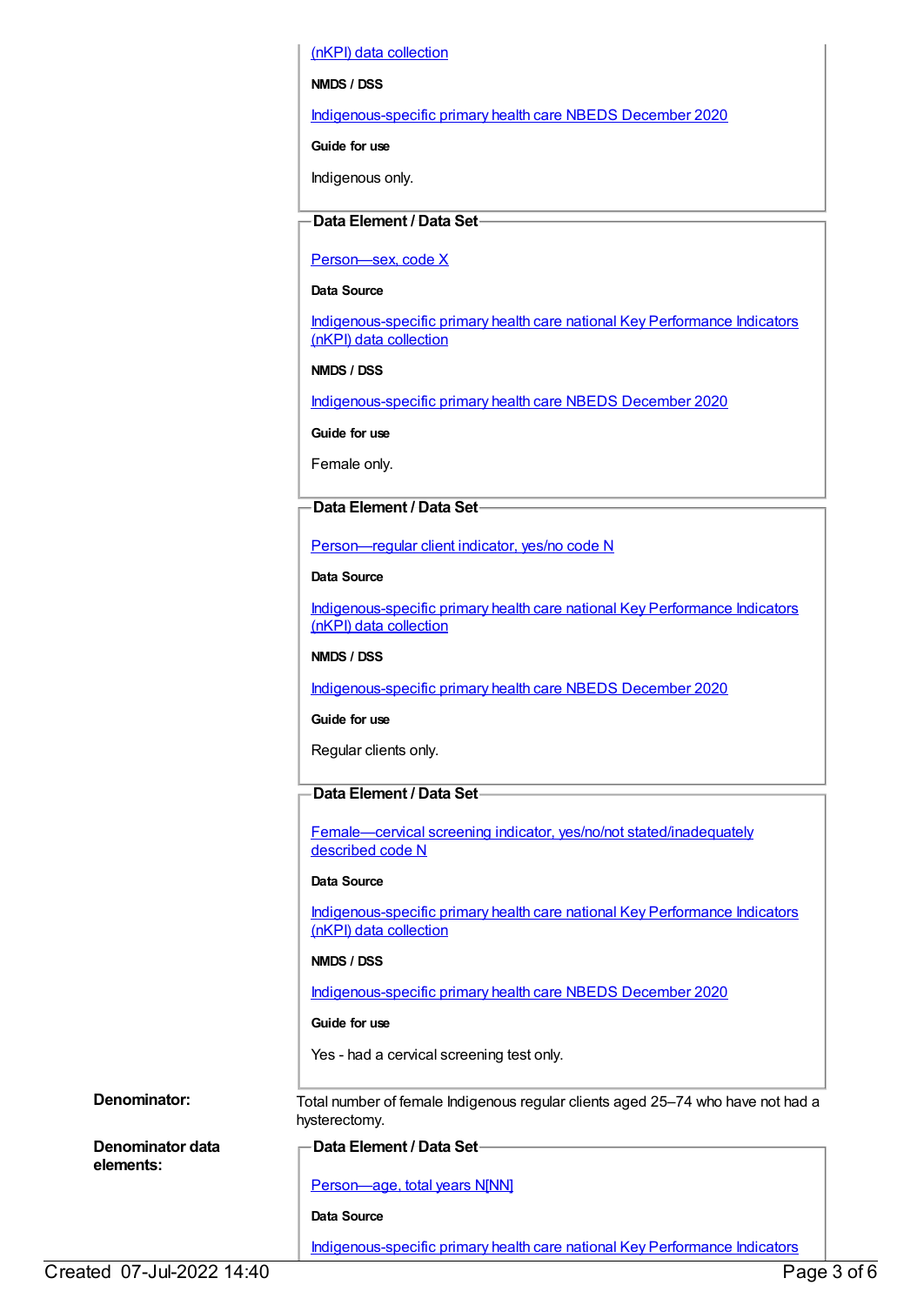(nKPI) data collection

**NMDS / DSS**

[Indigenous-specific](https://meteor.aihw.gov.au/content/738532) primary health care NBEDS December 2020

**Guide for use**

Aged 25–74 only.

# **Data Element / Data Set**

[Female—hysterectomy](https://meteor.aihw.gov.au/content/457775) indicator, yes/no code N

#### **Data Source**

[Indigenous-specific](https://meteor.aihw.gov.au/content/737914) primary health care national Key Performance Indicators (nKPI) data collection

#### **NMDS / DSS**

[Indigenous-specific](https://meteor.aihw.gov.au/content/738532) primary health care NBEDS December 2020

**Guide for use**

No - has not had a hysterectomy only.

# **Data Element / Data Set**

[Person—Indigenous](https://meteor.aihw.gov.au/content/602543) status, code N

**Data Source**

[Indigenous-specific](https://meteor.aihw.gov.au/content/737914) primary health care national Key Performance Indicators (nKPI) data collection

### **NMDS / DSS**

[Indigenous-specific](https://meteor.aihw.gov.au/content/738532) primary health care NBEDS December 2020

**Guide for use**

Indigenous only.

# **Data Element / Data Set**

### [Person—sex,](https://meteor.aihw.gov.au/content/635126) code X

#### **Data Source**

[Indigenous-specific](https://meteor.aihw.gov.au/content/737914) primary health care national Key Performance Indicators (nKPI) data collection

### **NMDS / DSS**

[Indigenous-specific](https://meteor.aihw.gov.au/content/738532) primary health care NBEDS December 2020

**Guide for use**

Female only.

# **Data Element / Data Set**

[Person—regular](https://meteor.aihw.gov.au/content/686291) client indicator, yes/no code N

#### **Data Source**

[Indigenous-specific](https://meteor.aihw.gov.au/content/737914) primary health care national Key Performance Indicators (nKPI) data collection

**NMDS / DSS**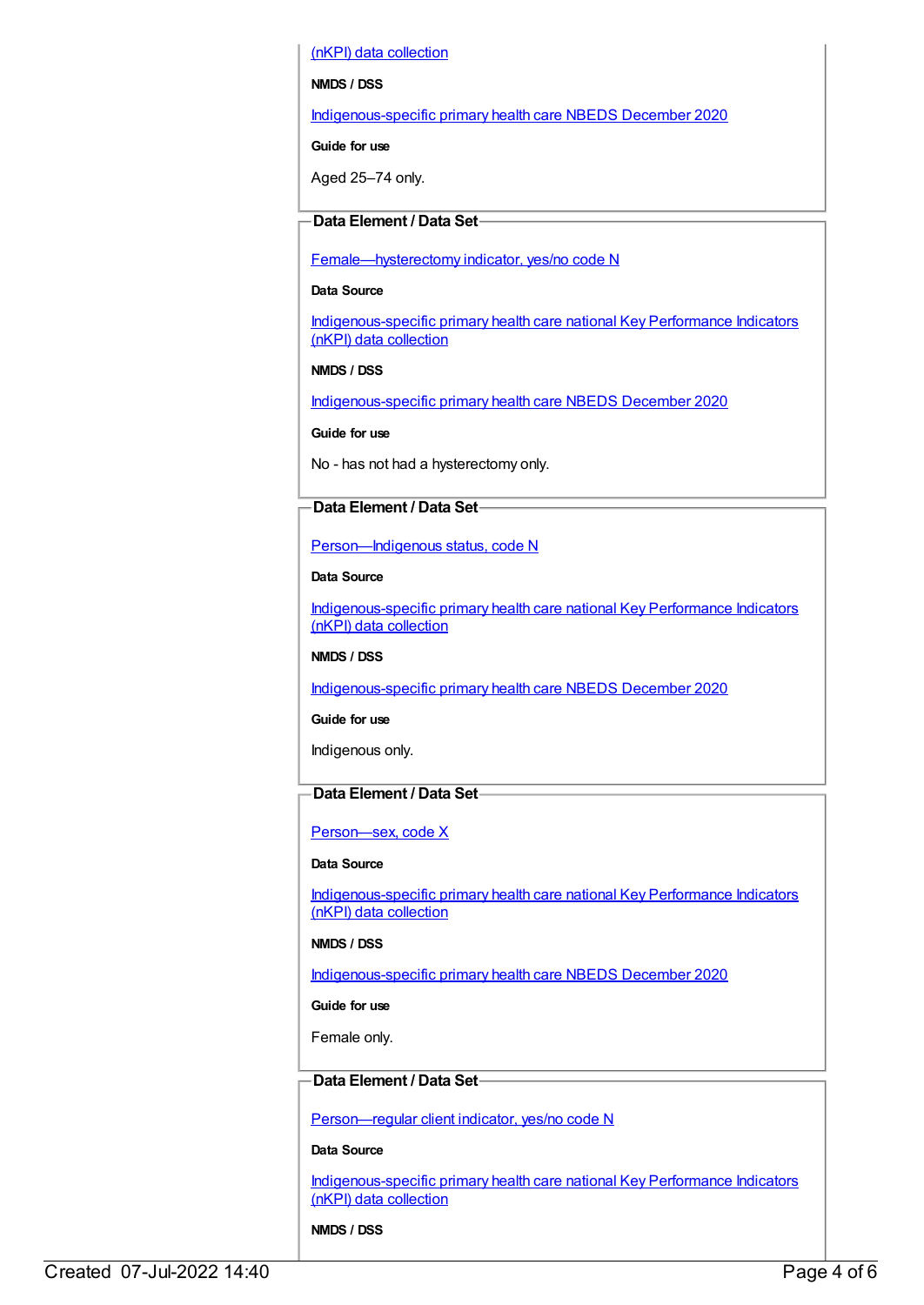|                                         | Indigenous-specific primary health care NBEDS December 2020                                           |
|-----------------------------------------|-------------------------------------------------------------------------------------------------------|
|                                         | Guide for use                                                                                         |
|                                         | Regular clients only.                                                                                 |
| Disaggregation:                         | −Age:<br>1.                                                                                           |
|                                         | a) 25-34 years                                                                                        |
|                                         | b) $35-44$ years                                                                                      |
|                                         | c) $45-54$ years                                                                                      |
|                                         | d) $55-64$ years                                                                                      |
|                                         | e) 65-74 years.                                                                                       |
|                                         |                                                                                                       |
| <b>Disaggregation data</b><br>elements: | <b>Data Element / Data Set-</b>                                                                       |
|                                         | Person-age, total years N[NN]                                                                         |
|                                         | Data Source                                                                                           |
|                                         | Indigenous-specific primary health care national Key Performance Indicators<br>(nKPI) data collection |
|                                         | NMDS / DSS                                                                                            |
|                                         | Indigenous-specific primary health care NBEDS December 2020                                           |
|                                         | Guide for use                                                                                         |
|                                         | Aged 25-74 only.                                                                                      |
|                                         |                                                                                                       |

**Comments:** Census date for reporting is 31 December 2020.

# **Representational attributes**

| <b>Representation class:</b> | Percentage |
|------------------------------|------------|
| Data type:                   | Real       |
| Unit of measure:             | Person     |
| Format:                      | N[NN].N    |

# **Indicator conceptual framework**

| <b>Framework and</b> | <b>Effective/Appropriate/Efficient</b> |
|----------------------|----------------------------------------|
| dimensions:          |                                        |

# **Data source attributes**

| Data sources: |  |
|---------------|--|
|---------------|--|

**Data Source** 

[Indigenous-specific](https://meteor.aihw.gov.au/content/737914) primary health care national Key Performance Indicators (nKPI) data collection

**Frequency**

6 monthly

**Data custodian**

Australian Institute of Health and Welfare.

# **Source and reference attributes**

**Submitting organisation:** Australian Institute of Health and Welfare.

AustralianGovernment Department of Health.